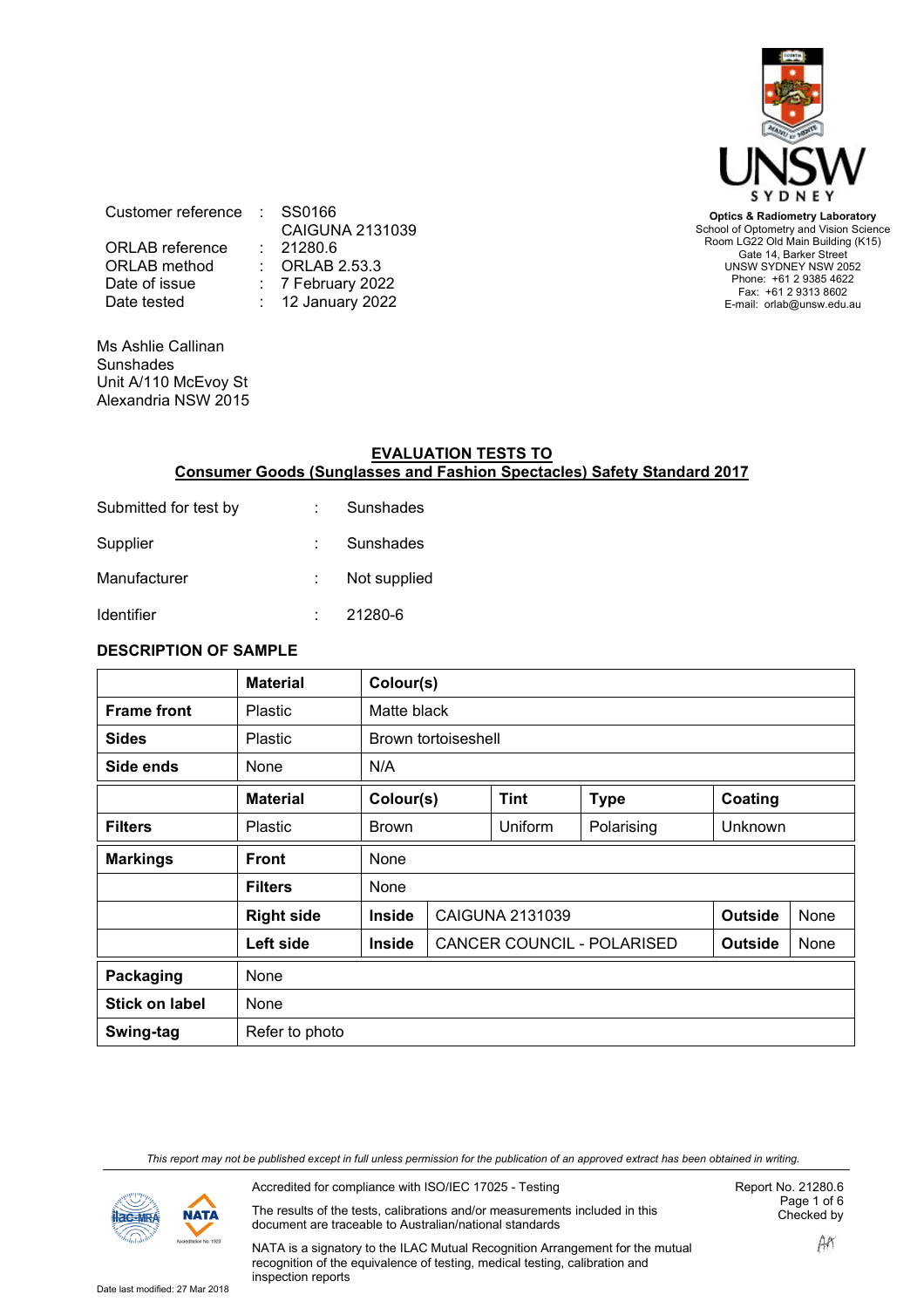





#### **SECTION 4 SECTION 4 CONSTRUCTION AND MATERIALS**

#### **4.1 Construction** Pass

#### **SECTION 5 TRANSMITTANCE**

### **5.2 TRANSMITTANCE AND FILTER CATEGORIES** See below

| Light tint sunglasses                                              | Category 0 | over 80%              | to            | 100% |             |
|--------------------------------------------------------------------|------------|-----------------------|---------------|------|-------------|
| Light tint sunglasses                                              | Category 1 | over 43%              | to            | 80%  |             |
| General purpose sunglasses                                         | Category 2 | over 18%              | to            | 43%  |             |
| General purpose sunglasses                                         | Category 3 | over 8%               | to            | 18%  |             |
| Very dark special purpose sunglasses                               | Category 4 | over 3%               | to            | 8%   |             |
| Minimum spectral transmittance for wavelengths 475nm - 650nm       |            | $\geq 0.20\,\tau_{v}$ |               |      |             |
| Minimum relative visual attenuation for signal light detection (Q) |            |                       |               |      | $\geq 0.80$ |
|                                                                    |            |                       | Blue          |      | $\geq 0.70$ |
|                                                                    |            |                       | Yellow, Green |      | $\geq 0.60$ |
|                                                                    |            |                       |               |      |             |

| UV spectral range |         |                  | 280-315nm         | 315-400nm                          |
|-------------------|---------|------------------|-------------------|------------------------------------|
|                   | Maximum | Category $0 - 1$ | 0.05 $\tau_{\nu}$ | $\tau_{\rm\scriptscriptstyle v}$   |
|                   |         | Category 2 -3    | 0.05 $\tau_{\nu}$ | 0.5 $\tau_{\nu}$                   |
|                   |         | Category 4       | 0.05 $\tau_{\nu}$ | 1.0% absolute or 0.25 $\tau_{\nu}$ |

|                                | <b>Right Eye</b> | Left Eye | Compliance       |
|--------------------------------|------------------|----------|------------------|
| 280-315nm (%)                  | < 0.1            | < 0.1    | Pass             |
| 315-400nm (%)                  | < 0.1            | < 0.1    | Pass             |
| <b>Min Spect Trans</b>         | 0.38             | 0.38     | Pass             |
| $\tau_{\rm v}$ (%)             | 15.0             | 14.9     |                  |
| Category                       | 3                | 3        | Category 3       |
| $Q_{Red}$                      | 1.57             | 1.58     | Pass             |
| $\mathbf{Q}_{\mathsf{Yellow}}$ | 1.24             | 1.25     | Pass             |
| Q <sub>Green</sub>             | 0.86             | 0.86     | Pass             |
| Q <sub>Blue</sub>              | 0.67             | 0.67     | Warning required |

*This report may not be published except in full unless permission for the publication of an approved extract has been obtained in writing.*



Accredited for compliance with ISO/IEC 17025 - Testing

The results of the tests, calibrations and/or measurements included in this document are traceable to Australian/national standards

Report No. 21280.6 Page 2 of 6 Checked by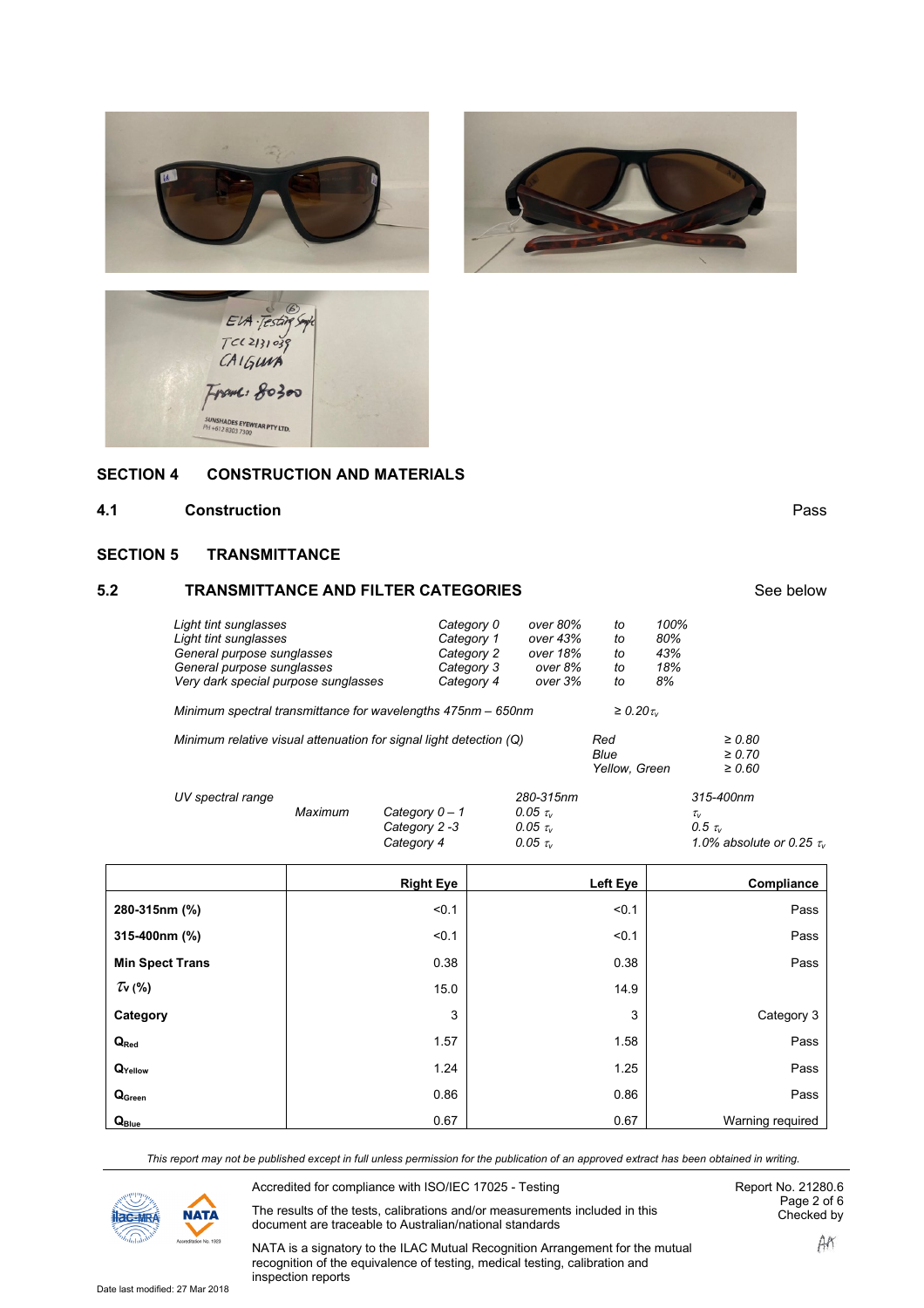#### **5.3 GENERAL TRANSMITTANCE REQUIREMENTS**

| Uniformity of luminous transmittance<br>5.3.1     |                                                                                                                                                            |          |                                                     |                                                                 | See below                |                                                             |                        |
|---------------------------------------------------|------------------------------------------------------------------------------------------------------------------------------------------------------------|----------|-----------------------------------------------------|-----------------------------------------------------------------|--------------------------|-------------------------------------------------------------|------------------------|
|                                                   | Transmittance matching<br>(relative to the lighter filter)                                                                                                 |          |                                                     | Maximum                                                         |                          | $≤ 15%$                                                     |                        |
|                                                   | <b>Right Eye</b>                                                                                                                                           | Left Eye |                                                     | <b>Matching</b>                                                 |                          | Compliance                                                  |                        |
|                                                   | 14.9%                                                                                                                                                      | 15.0%    |                                                     | 0.6%                                                            |                          | Pass                                                        |                        |
| 5.3.2<br>5.3.2.1<br>5.3.2.2<br>5.3.2.3<br>5.3.2.4 | Requirements for road use and driving<br>General<br>Spectral transmittance<br>Detection of signal lights<br>Driving in twilight or at night (Category 1-3) |          |                                                     |                                                                 |                          | Refer to clause 5.2<br>Warning required<br>Warning required |                        |
| 5.3.3                                             | Wide angle scattering                                                                                                                                      |          |                                                     |                                                                 |                          | See below                                                   |                        |
|                                                   | Haze                                                                                                                                                       |          | Maximum                                             |                                                                 |                          | $\leq 3.0\%$                                                |                        |
|                                                   | <b>Right Eye</b>                                                                                                                                           |          | Left Eye                                            |                                                                 |                          | Compliance                                                  |                        |
|                                                   | 1.5%                                                                                                                                                       |          | 1.6%                                                |                                                                 | Pass                     |                                                             |                        |
| 5.3.4<br>5.3.4.1<br>5.3.4.2                       | Photochromic filters<br>Polarizing lenses                                                                                                                  |          |                                                     | Additional transmittance requirements for specific filter types |                          |                                                             | N/A<br>See table below |
|                                                   | Plane of polarization                                                                                                                                      |          | Maximum                                             | Individual lens<br>Misalignment of lenses                       |                          | $\leq 5^{\circ}$<br>$\leq 6^{\circ}$                        |                        |
|                                                   | Ratio of luminous transmittance                                                                                                                            |          | Maximum<br>Lens categories 2,3,4<br>Lens category 1 |                                                                 | $\geq 8:1$<br>$\geq 4:1$ |                                                             |                        |

|                                                  | <b>Right Lens</b> | <b>Compliance</b> | <b>Left Lens</b> | Compliance | <b>Misalignment</b> | Overall<br>Compliance |
|--------------------------------------------------|-------------------|-------------------|------------------|------------|---------------------|-----------------------|
| <b>Plane of</b><br><b>Polarization</b>           | $-0.5^\circ$      | Pass              | $-0.5^\circ$     | Pass       | $0.0^\circ$         | Pass                  |
| <b>Ratio of Luminous</b><br><b>Transmittance</b> | 35:1              | Pass              | 35:1             | Pass       | N/A                 | Pass                  |

#### 5.3.4.3 Gradient filters N/A

# **5.3.5 Claimed transmittance properties**<br>5.3.5.3 Antireflective coated sunglasses

- 5.3.5.3 Antireflective coated sunglasses<br>5.3.5.4 Enhanced infrared absorption
- Enhanced infrared absorption

| No claims made |  |
|----------------|--|
| No claims made |  |
| No claims made |  |

| This report may not be published except in full unless permission for the publication of an approved extract has been obtained in writing. |
|--------------------------------------------------------------------------------------------------------------------------------------------|
|                                                                                                                                            |



Accredited for compliance with ISO/IEC 17025 - Testing

The results of the tests, calibrations and/or measurements included in this document are traceable to Australian/national standards

Report No. 21280.6 Page 3 of 6 Checked by

NATA is a signatory to the ILAC Mutual Recognition Arrangement for the mutual recognition of the equivalence of testing, medical testing, calibration and inspection reports

AAT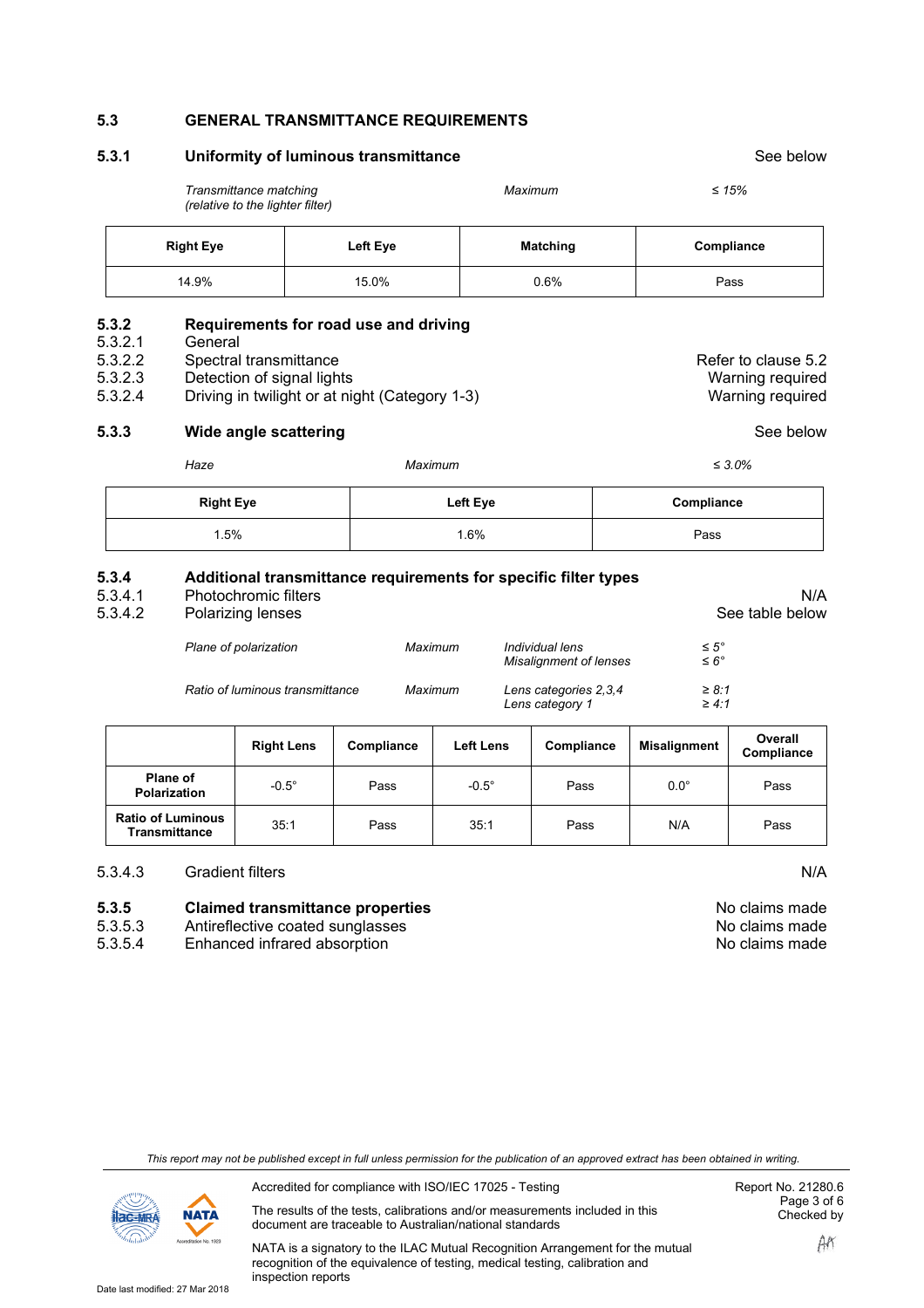#### **SECTION 6 REFRACTIVE POWER**

#### **6.1 SPHERICAL AND ASTIGMATIC POWER SEE BELOW SEE BELOW** See below

| <b>Spherical Power</b><br><b>Spherical Power Difference</b><br><b>Astigmatic Power</b> |            |          | Limit<br>Maximum<br>Maximum |                   | ± 0.12 D<br>0.18D<br>± 0.09 D |  |  |  |
|----------------------------------------------------------------------------------------|------------|----------|-----------------------------|-------------------|-------------------------------|--|--|--|
| <b>Spherical Power (dioptre)</b>                                                       |            |          |                             |                   |                               |  |  |  |
| <b>Right Eye</b>                                                                       | Compliance | Left Eye | Compliance                  | <b>Difference</b> | Compliance                    |  |  |  |
| $-0.054$                                                                               | Pass       | $-0.046$ | Pass                        | 0.008             | Pass                          |  |  |  |

| <b>Astigmatic Power (dioptre)</b> |            |          |            |  |  |
|-----------------------------------|------------|----------|------------|--|--|
| <b>Right Eye</b>                  | Compliance | Left Eye | Compliance |  |  |
| 0.013                             | Pass       | 0.002    | Pass       |  |  |

#### **6.2 LOCAL VARIATIONS IN REFRACTIVE POWER** Not required

#### **6.3 PRISM IMBALANCE (RELATIVE PRISM ERROR)** See below

| Prism imbalance | Maximum | Vertical | Horizontal (in)<br>Horizontal (out) | $\leq$ 0.25 $\Delta$<br>$\leq$ 0.25 $\Delta$<br>$\leq 1.00 \Delta$ |  |
|-----------------|---------|----------|-------------------------------------|--------------------------------------------------------------------|--|
|                 |         |          |                                     |                                                                    |  |

| Base In / Out | <b>Horizontal</b> | Compliance | <b>Vertical</b> | <b>Compliance</b> |
|---------------|-------------------|------------|-----------------|-------------------|
| Out           | ิ<br>0.16         | Pass       | 0.01            | Pass              |

#### **SECTION 7 ROBUSTNESS**

| 7.1                                   | <b>GENERAL</b>                                                  | See below                            |
|---------------------------------------|-----------------------------------------------------------------|--------------------------------------|
| 7.2                                   | <b>FRAME DEFORMATION AND RETENTION OF FILTERS</b>               |                                      |
| 7.3                                   | <b>ROBUSTNESS AND FILTER RETENTION, STRENGTH LEVEL 1</b>        |                                      |
| <b>SECTION 9</b><br><b>SECTION 11</b> | <b>RESISTANCE TO IGNITION</b><br><b>PROTECTIVE REQUIREMENTS</b> | Material known and tested previously |
| 11.1                                  | <b>COVERAGE AREA</b>                                            | Pass                                 |
| 11.2                                  | <b>TEMPORAL PROTECTIVE REQUIREMENTS</b>                         | N/A                                  |

*This report may not be published except in full unless permission for the publication of an approved extract has been obtained in writing.*



Accredited for compliance with ISO/IEC 17025 - Testing

The results of the tests, calibrations and/or measurements included in this document are traceable to Australian/national standards

Report No. 21280.6 Page 4 of 6 Checked by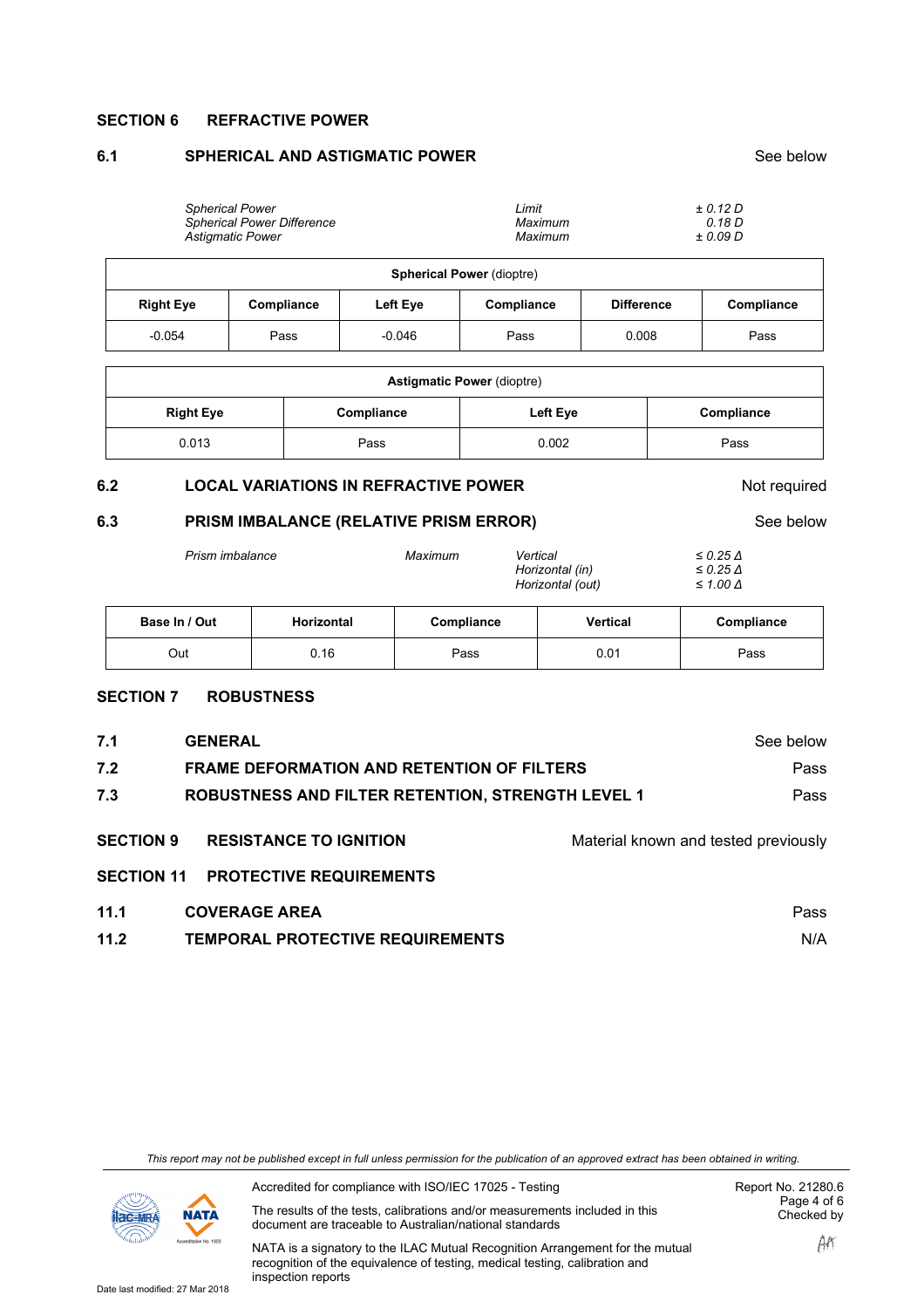### **SECTION 12 INFORMATION AND LABELLING**

#### **12.1 INFORMATION TO BE SUPPLIED WITH EACH PAIR OF SUNGLASSES**

The manufacturer shall provide the following information in the form of markings on the frame or on labels, packaging, etc., that accompanies the sunglasses at the point of sale.

| (a) | Identification of model                                              | Present           |
|-----|----------------------------------------------------------------------|-------------------|
| (b) | Name and address of the manufacturer/supplier                        | Required          |
| (d) | Type of filter, if photochromic and/or polarizing                    | Present           |
| (e) | Number of the filter category                                        | Required          |
| (f) | Description of the filter category in the form of category number,   | Required          |
|     | description and usage as given in Table 5 (symbol min height 5mm)    |                   |
|     | (g) Restrictions of use, which shall include at least the following- | Required          |
|     | Not for direct observation of the sun;                               |                   |
|     | Not for protection against artificial light sources, eg. solaria     |                   |
|     | Not for use as eye protection against mechanical impact hazards      |                   |
|     | Any other restrictions deemed appropriate to be communicated by      |                   |
|     | the manufacturer                                                     |                   |
| (h) | Non-conforming filters - (Fig 2. symbol min height 5mm)              |                   |
|     | Not suitable for driving and road use                                | Warnings required |
|     | Category 4 filters                                                   | N/A               |
| (i) | Category 1 to 3 filters                                              | Warnings required |
|     | Instructions for care and cleaning (if relevant)                     | Not provided      |
|     |                                                                      |                   |

#### **12.2 ADDITIONAL INFORMATION**

The following information shall be available from the manufacturer on request.

- (b) The position of the reference point when different from the one defined in this Standard.
- (d) The nominal value of luminous transmittance
- (e) Transmission requirements applicable to this product
- (f) Polarization efficiency in cases of polarising filters
- $(q)$  The base material of filters and frame

## **12.3 METHODS OF MARKING AND LABELLING**

- 12.3.1 Form of labelling The Control of Labelling Control of Labelling Control of Labelling Control of Labelling<br>12.3.3 Legibility Control of Labelling Control of Labelling Control of Labelling Control of Labelling Control
- 12.3.3 Legibility Not seen

*This report may not be published except in full unless permission for the publication of an approved extract has been obtained in writing.*



Accredited for compliance with ISO/IEC 17025 - Testing

The results of the tests, calibrations and/or measurements included in this document are traceable to Australian/national standards

Report No. 21280.6 Page 5 of 6 Checked by